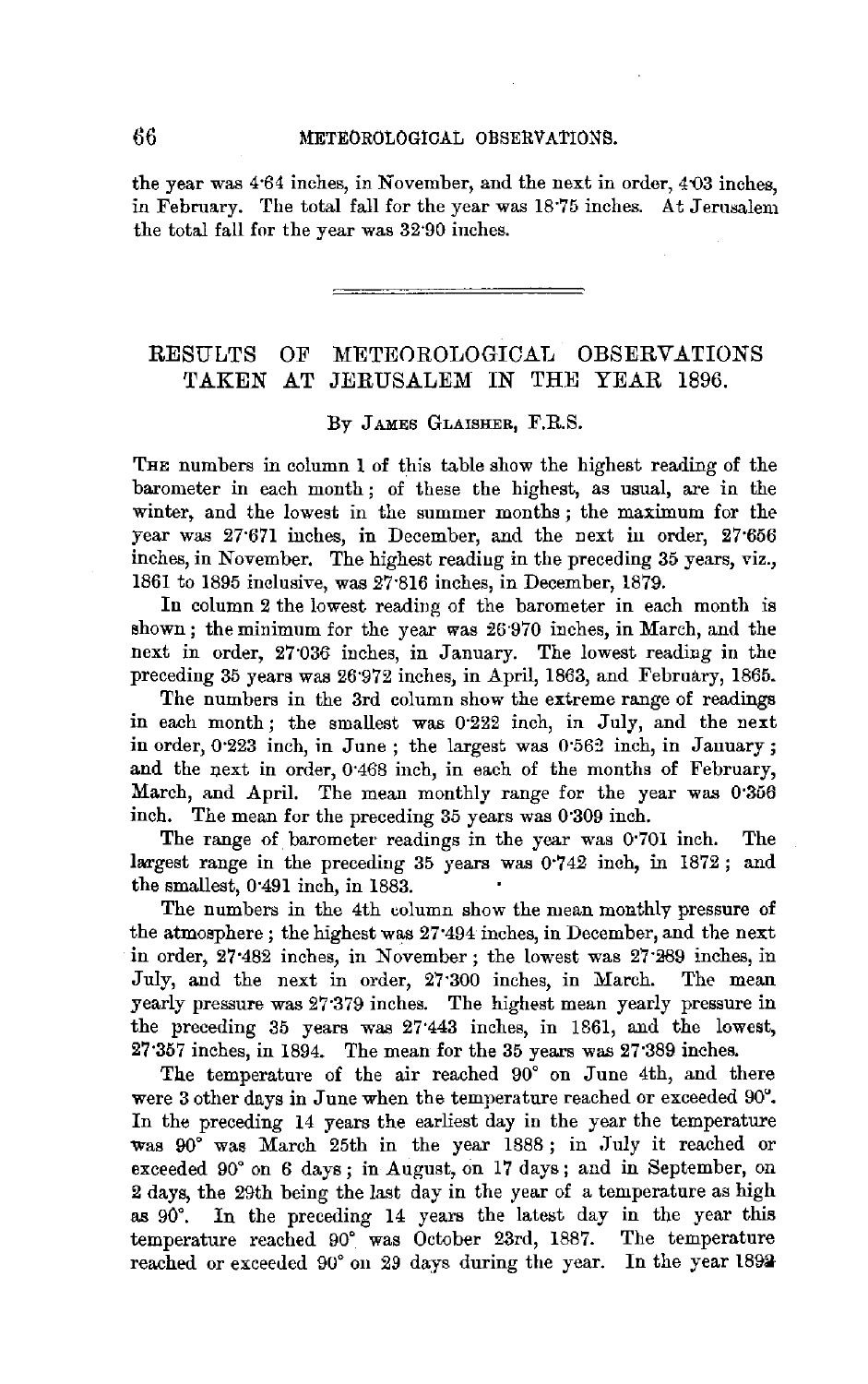$(To \, face \, p. \, 66.)$ 

## MONTHLY METEOROLOGICAL TABLE

Deduced from observations taken at Jerusalem, by Joseph GAMEL, in a garden, well within the city, about 2,500 feet above the level of the Mediterranean Sea, open on all sides. Latitude, 31° 46' 40" N., Longitude, 35° 13' 30" E.

| Pressure of atmosphere in month-<br>Corrected to 32° Fahrenheit. |            |             |            | Temperature of the air at 9 a.m. |                |              |          |            |                        |                            | Mean reading at<br>9 a.m. |          |              | Vapour at 9 a.m. |                            |                                   |                              | ÷.<br>៵                                                        | Wind.<br>Relative proportions of. |                                    |                  |                      |                  |                           |              |                         | Rain.          |             |                           |                                       |                   |
|------------------------------------------------------------------|------------|-------------|------------|----------------------------------|----------------|--------------|----------|------------|------------------------|----------------------------|---------------------------|----------|--------------|------------------|----------------------------|-----------------------------------|------------------------------|----------------------------------------------------------------|-----------------------------------|------------------------------------|------------------|----------------------|------------------|---------------------------|--------------|-------------------------|----------------|-------------|---------------------------|---------------------------------------|-------------------|
| Months.                                                          | Eigh       | <b>DANO</b> |            | age<br>ë                         | ŠШ             | Highe        | Lowest   | Range      | all highe<br>៵<br>Меал | lowest<br>듾<br>៵<br>耳<br>ž | range.<br>daily<br>Mean   | Меад.    | bulb.<br>Dry | et bulb.<br>Þ    | point<br>$\mathbf{a}$<br>å | vapour.<br>ð<br>tic force<br>Elas | cubic foot<br>ದ<br>Weight in | Additional weight re-<br>quired for satura-<br>tion.<br>$\sim$ | humidity.<br>đ<br>Degree          | foot<br>cubic:<br>ಡ<br>៵<br>Weight | N.               | N.E.                 | E.               | S.E.                      | S.           | s.w.                    | W.             | N.W         | cloud.<br>눵<br>ij<br>Mean | 5<br>Number of days<br>which it fell. |                   |
| 1896.                                                            | in.        |             | in.        | in.                              | in.            | $^{\circ}$   | $\circ$  | $^{\circ}$ | $\mathbf{o}$           | $\circ$                    | $\circ$                   | $\Omega$ | $\circ$      | $\sigma$         | $\circ$                    | in.                               | grs.                         | grs.                                                           | $\bullet$                         | $\sim$<br>grs.                     |                  |                      |                  |                           |              |                         |                |             |                           |                                       | in.               |
| January<br>$\cdots$                                              | $27 - 598$ | $27 - 036$  |            | 0.562                            | $27 - 365$     | 57.0         | $28 - 0$ | $29 - 0$   | $49 - 8$               | 37.9                       | $11 - 9$                  | 43.8     | 45.0         | $43 - 6$         | 42.0                       | $-266$                            | 3.1                          | 0.4                                                            | 89                                | 502                                | 0                | $\overline{4}$       | $\boldsymbol{2}$ | 3                         |              | 15                      | -3             | 3           | 7.4                       | 19                                    | $9 - 61$          |
| February<br>$\cdots$                                             | 27.620     |             | $27 - 152$ | 0.468                            | 27.450         | 68.0         | 30.0     | $38 - 0$   | 52.0                   | $38 - 6$                   | 13.4                      | $45 - 3$ | 48.0         | 45.0             | 41.7                       | $-263$                            | 3.0                          | 0.8                                                            | 79                                | 491                                | -1               | 3                    | 3                | 1                         | $\Omega$     | -7                      | 3              | 11          | $6 - 4$                   | 12                                    | 8 65              |
| March<br>$\bullet\bullet\bullet$                                 | 27.438     | 26.970      |            | 0.468                            | 27.300         | $68 - 0$     | 36.0     | $32 - 0$   | $58 - 0$               | $42 - 2$                   | 15.8                      | $50 - 1$ | $52 - 1$     | $49 - 3$         | 46.4                       | $-316$                            | $3 - 6$                      | $0 - 8$                                                        | 81                                | 494                                | $\boldsymbol{2}$ | -1                   |                  | $\overline{\mathbf{4}}$   |              | 5                       | 6              | 11          | 7.1                       | 14                                    | 5 - 50            |
| April<br>$\cdots$<br>$\cdot$                                     | $27 - 594$ | $27 - 126$  |            | 0.468                            | $27 - 380$     | 85.0         | $36 - 0$ | 49.0       | 66.4                   | $49-1$                     | $17 - 3$                  | $57 - 8$ | 60.7         | 54.5             | $49-1$                     | $-349$                            | $3 - 9$                      | $2 \cdot 1$                                                    | 66                                | 487                                | $\bf{0}$         | 5                    | 1                | Đ.                        | $\mathbf{0}$ | 2                       | $\overline{4}$ | 13          | 5.9                       | 6                                     | $2 \cdot 14$      |
| Мау<br>$\ddotsc$                                                 | $27 - 481$ |             | $27 - 120$ | 0.361                            | 27.345         | $89 - 0$     | 47.0     | $42 - 0$   | 76-8                   | $57 - 5$                   | $19 - 3$                  | $67 - 2$ | 69 - 1       | 58.0             | $49 - 3$                   | $-352$                            | 3.9                          | 3.9                                                            | 50                                | 478                                | -1               | $\mathbf{3}$         | 1                | 8                         | $\theta$     | $\mathbf{2}$            | 7              | 9           | 5.3                       | 3                                     | 0.42              |
| June<br>$\cdots$                                                 | $27 - 443$ |             | $27 - 220$ | $0 - 223$                        | $27 - 334$     | $98 - 2$     | $52 - 0$ | $46 - 2$   | $82 - 4$               | $61 - 3$                   | $21 - 1$                  | $71 - 9$ | 75 ° 6       | 610              | 50.5                       | $-369$                            | 3.9                          | 5.6                                                            | 42                                | 472                                | 2                | $\tilde{\mathbf{v}}$ | $\mathbf 0$      | $\boldsymbol{\mathsf{s}}$ | $^{o}$       | 0                       | $\overline{4}$ | 17          | 0.3                       | 0                                     | 0.00              |
| $July \dots$<br>$\cdots$<br>$\ddot{\phantom{0}}$                 | 27.375     |             | 27.153     | 0.222                            | $27 - 289$     | 97.8         | 59.0     | $38 - 8$   | $86 - 7$               | 654                        | $21 - 3$                  | 76.0     | 78.4         | $64 - 1$         | $54 - 2$                   | $-421$                            | 45                           | 5.9                                                            | 43                                | 469                                | 1                |                      |                  | $\mathbf{2}$              | $^{\circ}$   | 5                       | $\overline{4}$ | 17          | $1^1$                     | 0                                     | 0.00              |
| August<br>$\cdots$<br>$\ddot{\phantom{0}}$                       | $27 - 139$ |             | 27.212     | $0 - 227$                        | 27.303         | $103 - 0$    | $62 - 5$ | 40.5       | 91.3                   | 69.5                       | 21.8                      | $80 - 4$ | 81.8         | 67.9             | 58.5                       | •493                              | 5.3                          | $6 - 3$                                                        | 45                                | 466                                | -1               |                      | 2                | $\bf o$                   | $\mathbf{0}$ | 0                       | -8             | 24          | $1 - 0$                   | 0                                     | 0.00              |
| September<br>$\cdots$<br>                                        | $27 - 491$ |             | 27.266     | 0.225                            | $27 - 355$     | 91.8         | 56.0     | 35.8       | 84.5                   | 63.5                       | 21.0                      | $74 - 0$ | 75.1         | 65.2             | $58 - 1$                   | .484                              | $5 - 3$                      | $4 - 2$                                                        | 55                                | 482                                | ı                |                      |                  | $\Omega$                  | $\bf{0}$     | 6                       | -3             | 18          | $2 - 1$                   | 0                                     | 0.00              |
| Ociober<br>$\cdots$                                              | $27 - 589$ |             | $27 - 357$ | 0.232                            | $27 - 453$     | $89 - 0$     | $56 - 0$ | 33.0       | $81 - 0$               | 63.1                       | $17 - 9$                  | 72.0     | 73.8         | 59.3             | $.48 - 7$                  | $-368$                            | 4.0                          | 5-0                                                            | 44                                | 476                                | $\mathbf{a}$     | 9                    | $\overline{4}$   |                           | $\bf{0}$     | $\mathbf 2$             | 1              | 11          | $2 - 3$                   | $\bf{2}$                              | 0.04              |
| November<br>$\cdots$                                             | $27 - 656$ |             | 27.282     | 0.374                            | $27 - 482$     | 77.8         | 47.0     | 30.8       | 67 • 7                 | $54-0$                     | $13 - 7$                  | $60 - 8$ | $62 - 9$     | 54.4             | 47:1                       | $-3.24$                           | 3.6                          | 2.3                                                            | 60                                | 486                                | $^{\circ}$       | 11                   | $\overline{4}$   | 2                         | $\mathbf{0}$ | $\overline{\mathbf{4}}$ | -1             | 8           | 3.8                       | 9                                     | 2.08              |
| December<br>$\cdots$                                             | $27 - 671$ |             | 27 226     | 0.445                            | $27 - 494$     | $72 - 0$     | 39.5     | $32 - 5$   | 61.3                   | $49 - 7$                   | 11.6                      | $55 - 5$ | $56-6$       | 49.6             | $43 - 1$                   | $-280$                            | $3 - 2$                      | 2.0                                                            | 6 L                               | 493                                | $\Omega$         | 12                   | $\overline{4}$   | $\boldsymbol{2}$          |              | ă,                      | $\mathbf{2}$   | 5           | 4.3                       | 6                                     | 4.46              |
| Means                                                            | $27 - 533$ |             | $27 - 177$ | $0*356$                          | 27.379         | $83 \cdot 1$ | 45.8     | 37.3       | $71 - 5$               | 54-3                       | 17.2                      | $62 - 9$ | 64.9         | £6 0             | 49.1                       | $-357$                            | 3.9                          | 3.3                                                            | 60                                | 483                                | sum.<br>12       | sum.<br>56           | sum.<br>24       | sum.<br>30                | sum.<br>-3   | sum.<br>53              | sum.<br>41     | sum.<br>147 | 3.9                       | sum.<br>71                            | sum.<br>$32 - 90$ |
|                                                                  |            |             | $\bf{2}$   | 3                                | $\overline{4}$ | 5            | 6        | 7          | 8                      | s                          | 10                        | 11       | 12           | 13               | 14                         | 15                                | 16                           | 17                                                             | 18                                | 19                                 | 20               | 21                   | 22               | 23                        | 24           | 25                      | 26             | 27          | 28                        | 29                                    | 30                |

 $\overline{\phantom{a}}$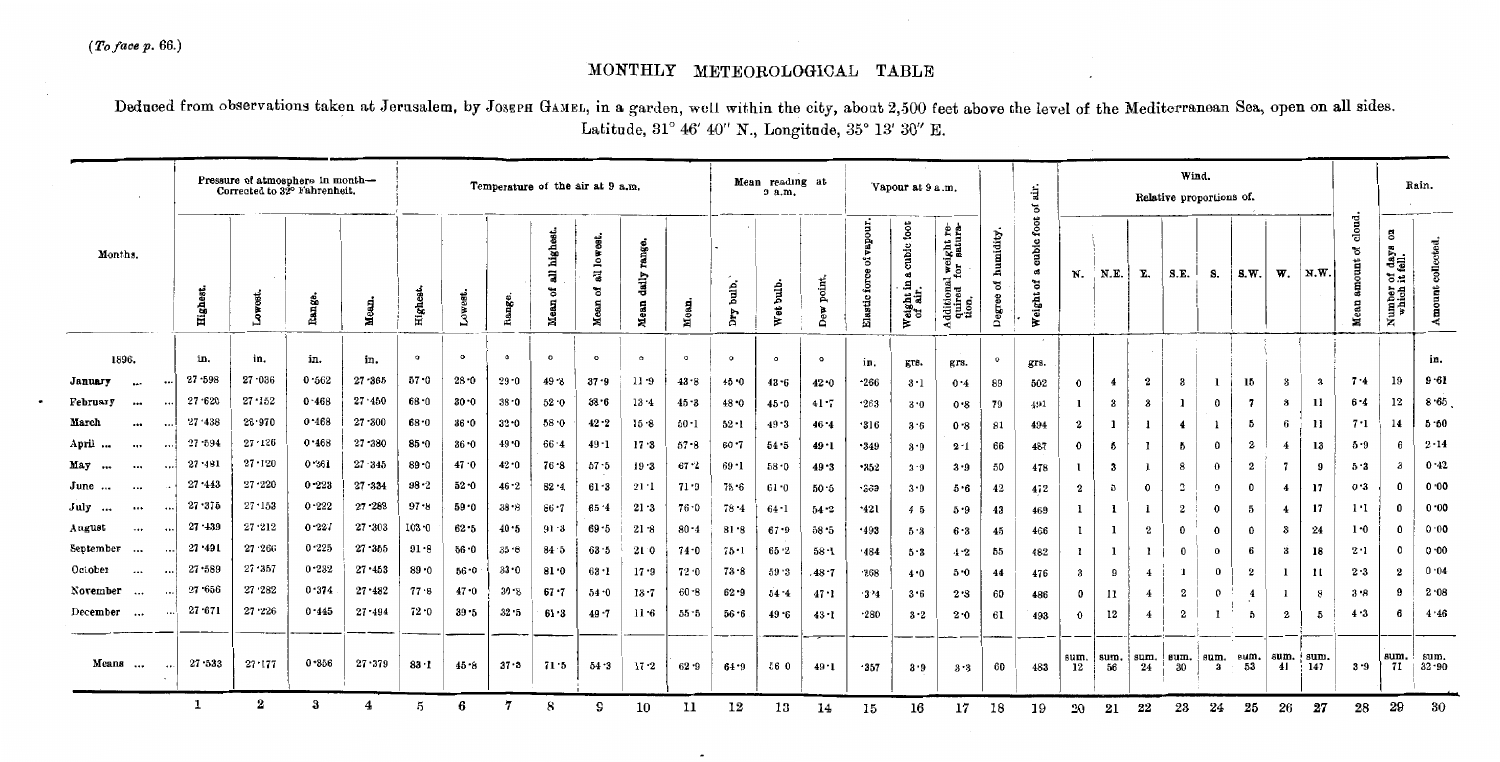the number of days of this high temperature was 23, and in 1887 was  $73$ : the average of the 14 years was 39. The highest temperature in the year was 103°, on August 14th ; the highest in the preceding 14 years, viz., 1882 to 1895, was 108°, in June, 1894.

The temperature of the air was as low as 28° on January 31st, and was as low or lower than 40° on 20 other nights in January; in February on 20 nights ; in March on 15 nights ; in April on 4 nights ; and in December on I night. Thus the temperature was as low or lower than 40° on 61 nights during the year. In the year 1892 the number of nights of this low temperature was 19, and in 1894 was 113; the average for the 14 years was 55.

The highest temperature of the air in each month is shown in column 5, In January it was 57', being the lowest in the year, and 3°·6 below the mean of the 14 high day temperatures in January. The high day temperature was also below its average in March, May, September, and October, and above in the remaining months. The mean for the year was 83"·1, being 0°'9 below the average of 14 years.

The lowest temperature of the air in each month is shown in column 6. In January it was 28°, being the lowest in the year, and 3'·5 below the average. The low night temperature was also below its average in February, April, and June, and above in the remaining months. The mean for the year was 45°·8, being 1'·5 above the average of 14 years.

The range of temperature in each month is shown in column 7 ; the numbers vary from 29° in January to 49° in April. The mean range for the year was 37'·3, being 2°·4 less than the average of 14 years.

The range of temperature in the year was 75'. The largest in the preceding 14 years was  $81^\circ$ , in 1894; and the smallest,  $63^\circ$ <sup>5</sup>, in the year 1885.

The mean of all the high day temperatures in each month is shown in column 8. The lowest was 49°·8, in January, being 1°·3 lower than the average. The highest was  $91^{\circ}3$ , in August, being  $2^{\circ}1$  higher than the average. The mean for the year was  $71^\circ$ -5, being  $0^\circ$ -7 below the average of 14 years.

The mean of all the low night temperatures in each month is shown in column 9. The lowest was 37°·9, in January, being 0°·3 lower than the average; the highest was 69°·5, in August, being 6° higher than the average. The mean for the year was  $54^{\circ}3$ , or  $2^{\circ}1$  above the average of **14** years.

In column 10 the mean daily range of temperature in each month is<br>shown; the smallest was  $11^{\circ}6$ , in December; and the next in order,  $11^{\circ}9$ , in January; the greatest was  $21^\circ$ 8, in August, and the next in order 21°·3, in July. The mean for the year was 17°·2, being 2'·8 less than the average. The smallest ranges in the preceding 14 years were 9°·3, in January, 1883, and 9°7, in December, 1890; the greatest were 33°8, in tugust, 1886; and 30°·1, in the same month of 1887. The smallest mean for the year was 17°8, in 1883; and the greatest, 24°<sup>3</sup>, in 1886.

The mean temperature of the air, as found from the maximum and

 $E<sub>2</sub>$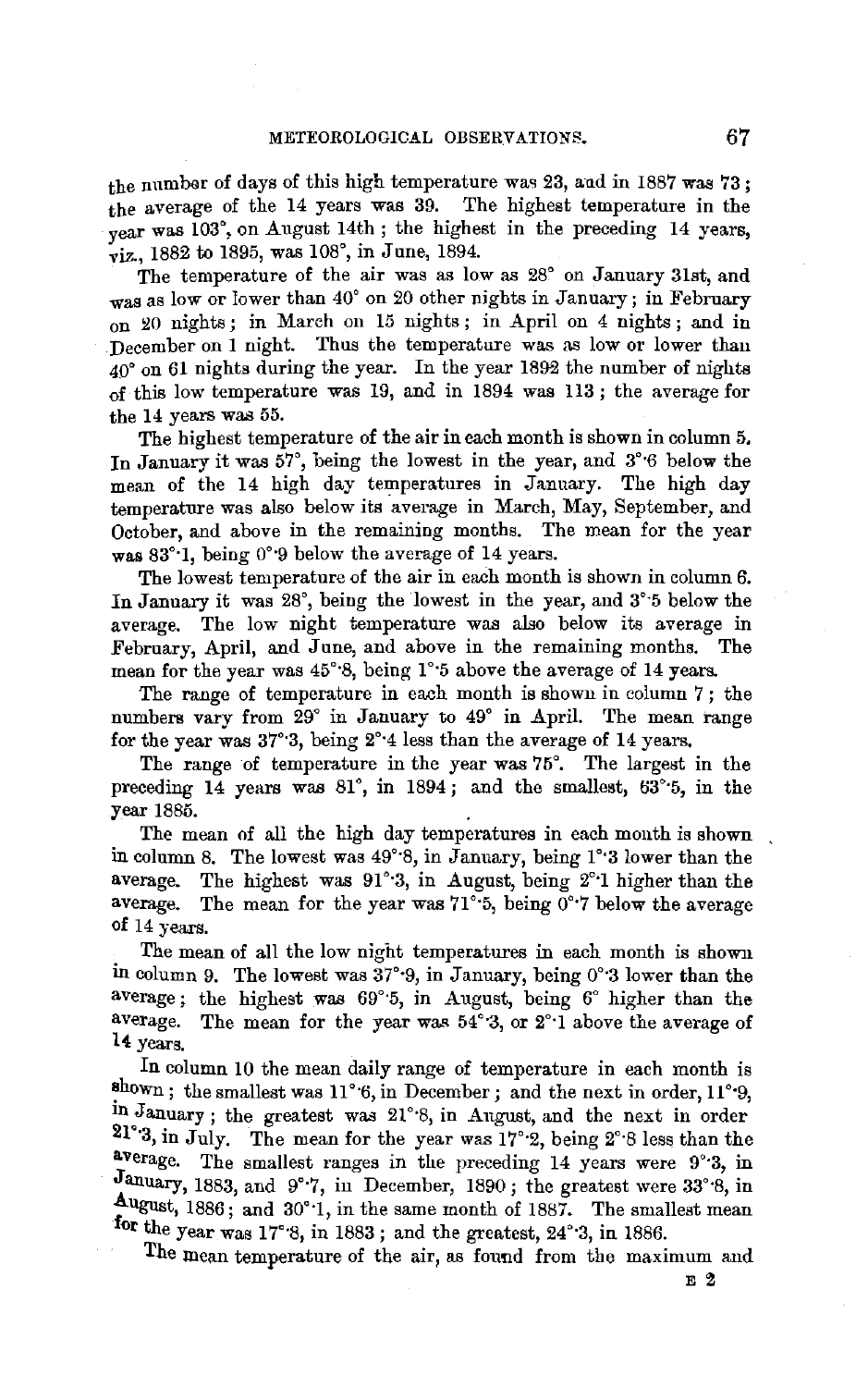minimum temperatures only, is shown in each month in column 11 ; the lowest was  $43^{\circ}$ 8, in January; and the next in order,  $45^{\circ}$ 3, in February; the highest was 80°·4, in August; and the next **in** order, 76°, in July. The mean for the year was 62°·9, being 0°·7 above the average of **•14** years. The lowest mean temperatures in the preceding 14 years were 39°·8, in January, 1890; and 42°, in December, 1886; the highest were 81°·2, **in**  August, 1890, and 81°<sup>-</sup>1, in July, 1888. The highest mean for the year was 63°·7, in 1885, and the lowest, 60°, in 1894.

January was the coldest month of the year, and was below its average both by day and night.

The numbers in column 12 are the mean readings of a dry-bulb thermometer. If those in column 12 be compared with those in column 11, it will be seen that those in column 12 are a little higher in every month, the difference of the means for the year being  $2°0$ ; the mean difference between the mean temperature of the air and that at 9 a.m. for the 14 years was 3'·5.

For a few days in the winter months the dry and wet-bulb thermometers read alike, or nearly so, but in the months from May to October the difference between the readings often exreeded 15", and was as **large**  as 29° on May 8th.

In column 13 the mean monthly readings of the wet-bulb are shown: the smallest differences between these and those of the dry-bulb were  $1^\circ$ <sup>4</sup>, in January, and  $2^\circ$ <sup>8</sup>, in March; the largest were  $14^\circ$ <sup>6</sup>, in June, and  $14^\circ$ <sup>5</sup>, in October. The mean for the year was  $56^\circ$ °0, and that of the dry-bulb 64"·9 ; the mean difference was 8°·9.

The numbers in column 14 are the mean temperature of the dew point, or that temperature at which the air would be saturated by the quantity of vapour mixed with it ; the smallest difference between these numbers and those in column 12, were 3°, in January, and 5°·7, in March; and the largest were 25'·1, in both June and October, and 24°·2, in July. The mean temperature of the dew point for the year was 49'·1 ; the mean for the 13 years was 50°·3.

The numbers in column 15 show the elastic force of vapour, or the length of a column of mercury in inches corresponding to the pressure of vapour; the smallest was 0"263 inch, in February ; and the largest 0•493 inch, in August. The mean for the year was 0·357 inch ; the average of the 14 years was 0·377 inch.

In column 16 the weight in grains of the water present in a cubic foot of air is shown ; it was as small as 3 grains in February, and as large as 5·3 grains in both August and September. The mean for the year was 3·9 grains ; the average of 14 years was 4·2 grains.

In column 17 the additional quantity of water required to saturate a cubic foot of air is shown; it was as small as 0·4 grain in January; and as large as 6·3 grains in August. The mean for the year was 3·3 grains, the avernge of 14 years being of the same value.

The numbers in column •18 show the degree of humidity, saturation being represented by 100; the largest numbers appear in January,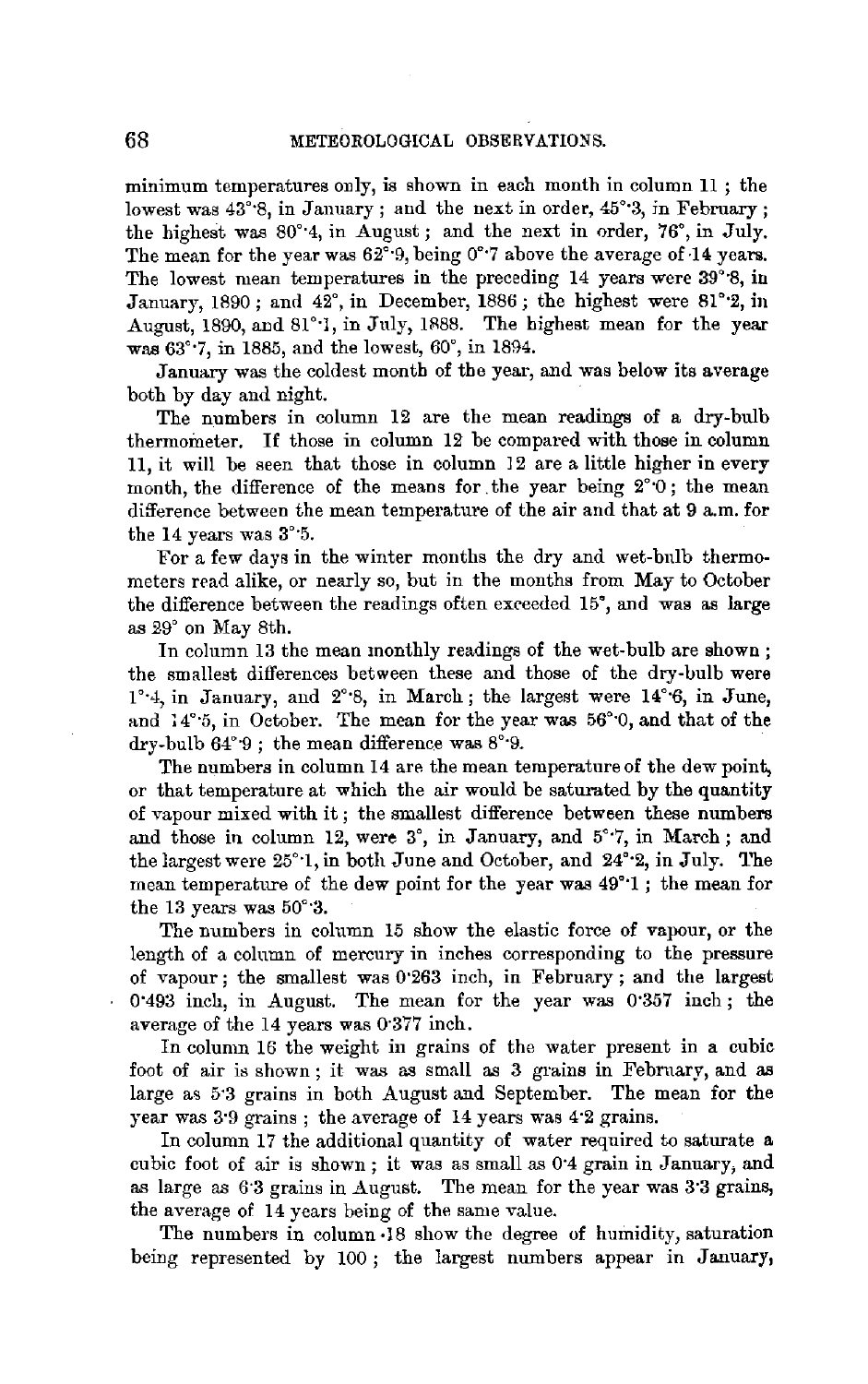February, March, April, November, and December, and the smallest from May to October; the smallest of all was 42 in June. The mean for the year was 60; that of the 14 years was 59.

The numbers in column 19 show the weight in grains of a cubic foot of air, under its mean atmospheric pressure, temperature, and humidity. The largest number was in January, decreasing to the smallest in August, then increasing to December. The mean for the year was 483 grains: that of the 14 years was 482 grains.

The most prevalent wind in January was S. W., and the least prevalent was N.; the most prevalent in February were N:W. and S.W., and the least was S.; the most prevalent in March was N.W., and the least prevalent were N.E., E., and S.; the most prevalent in April was N.W., and the least were N. and S. ; the most prevalent in May were N.W., S.E., and W., and the least was S. ; the most prevalent in June was N.W., and the least were E., S., and S.W.; the most prevalent in July was N.W., and the least was S. ; the most prevalent in August was N.W., and the least were S.E., S., and S.W.; the most prevalent in September was N.W., and the least were S.E. and 8.; the most prevalent in October were N.W. and N.E., and the least was S.; the most prevalent in November were N.E. and N.W., and the least were N. and S. ; the most prevalent in December was N.E., and the least was S. The most prevalent wind in the year was N.W., which occurred on 147 times, of which 24 were in August, 18 in September, and 17 in both June and July, and the least prevalent wind was S., which occurred on only 3 times during the year, viz., once in each of the months of January, March, and December.

The total number of times of each wind are shown in the last line of columns 20 to 27; the S.W. wind was of the same value as the average; those winds less in number than the average of the preceding 14 vears were-

|    | N. by 16 |    |
|----|----------|----|
| Е. | ,,       | в  |
| S. | 33       | 7  |
| w. | 33       | 25 |
|    |          |    |

and those winds greater in number than the average of 14 years were-

N.E. by 15 S.E. ,, 5 N.W. ,. 34

The numbers in column 28 show the mean amount of cloud in each month ; the month with the smallest amount is June, and the largest January. Of the cumulus or fine weather cloud there were 12 instances; ?f the nimbus or rain cloud there were 30 instances, of which 9 were in January, 6 in February, and 5 in March; of the cirrus 12 instances; **of** the cirro cumulus 80 instances; of the cirro stratus 11 instances; of the cumulus stratus 58 instances; of the stratus 3 instances; and